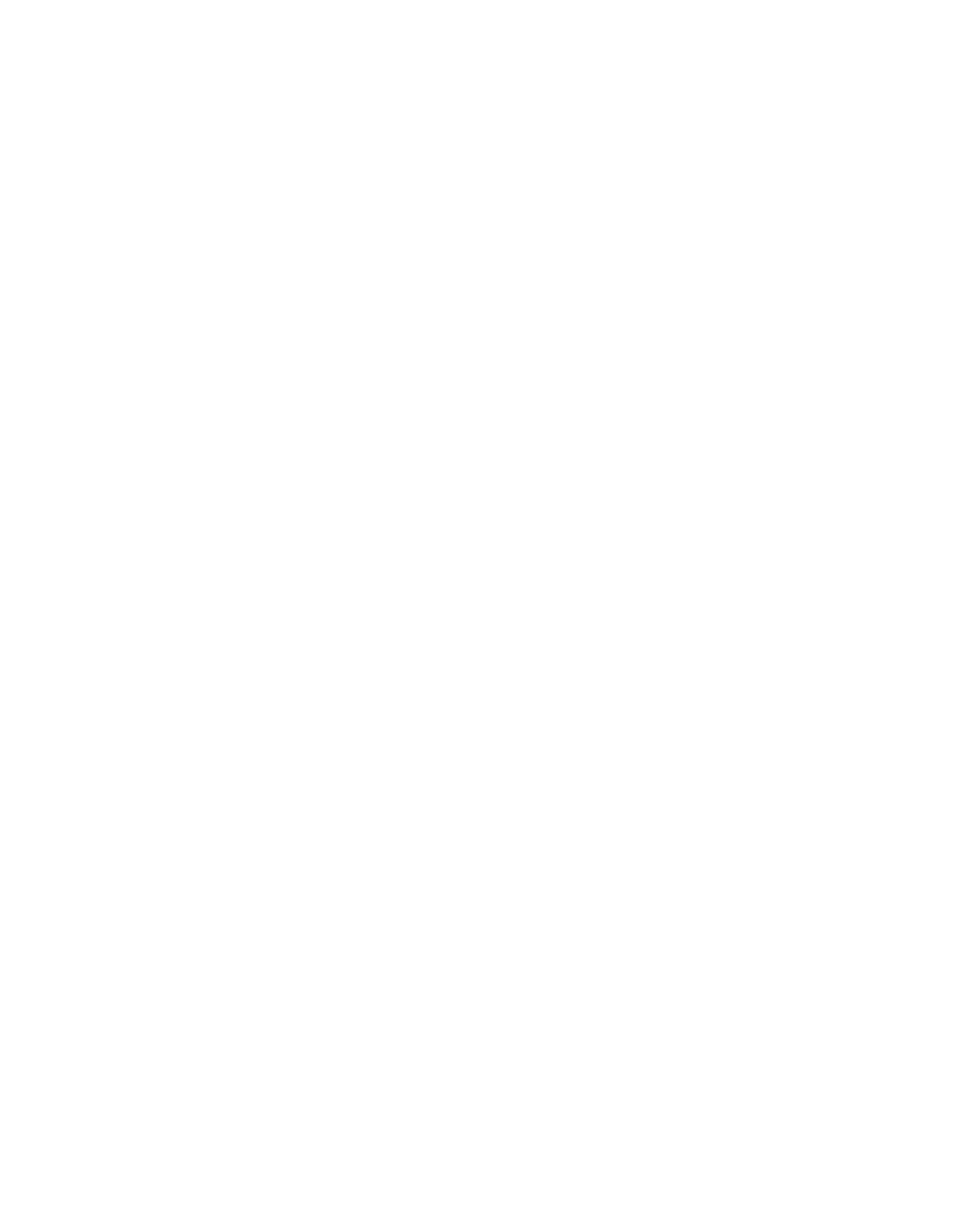*Durham District School Board Supporting Our Transgender Students* 2012 Durham District School Board

Reproduction of this document for use by staff in the Durham District School Board is encouraged.

The material in this document must not be copied or reproduced by persons outside the Durham District School Board without prior permission. Such requests must be made in writing to:

Durham District School Board 400 Taunton Road East Whitby, Ontario L1R 2K6 Telephone: 905-666-5500 Fax: 905-666-6946

Where the Durham District School Board has obtained rights from an individual or institution to include copyright materials, this permission does not extend to third parties who may wish to duplicate the materials. Such permission may only be granted to third parties by the owner of the copyright and it becomes the responsibility of the third parties to seek such permission.

Every reasonable precaution has been taken to trace the owners of copyrighted material and to make due acknowledgement. Any omission will gladly be rectified in future printings.

This document has been reviewed for equity.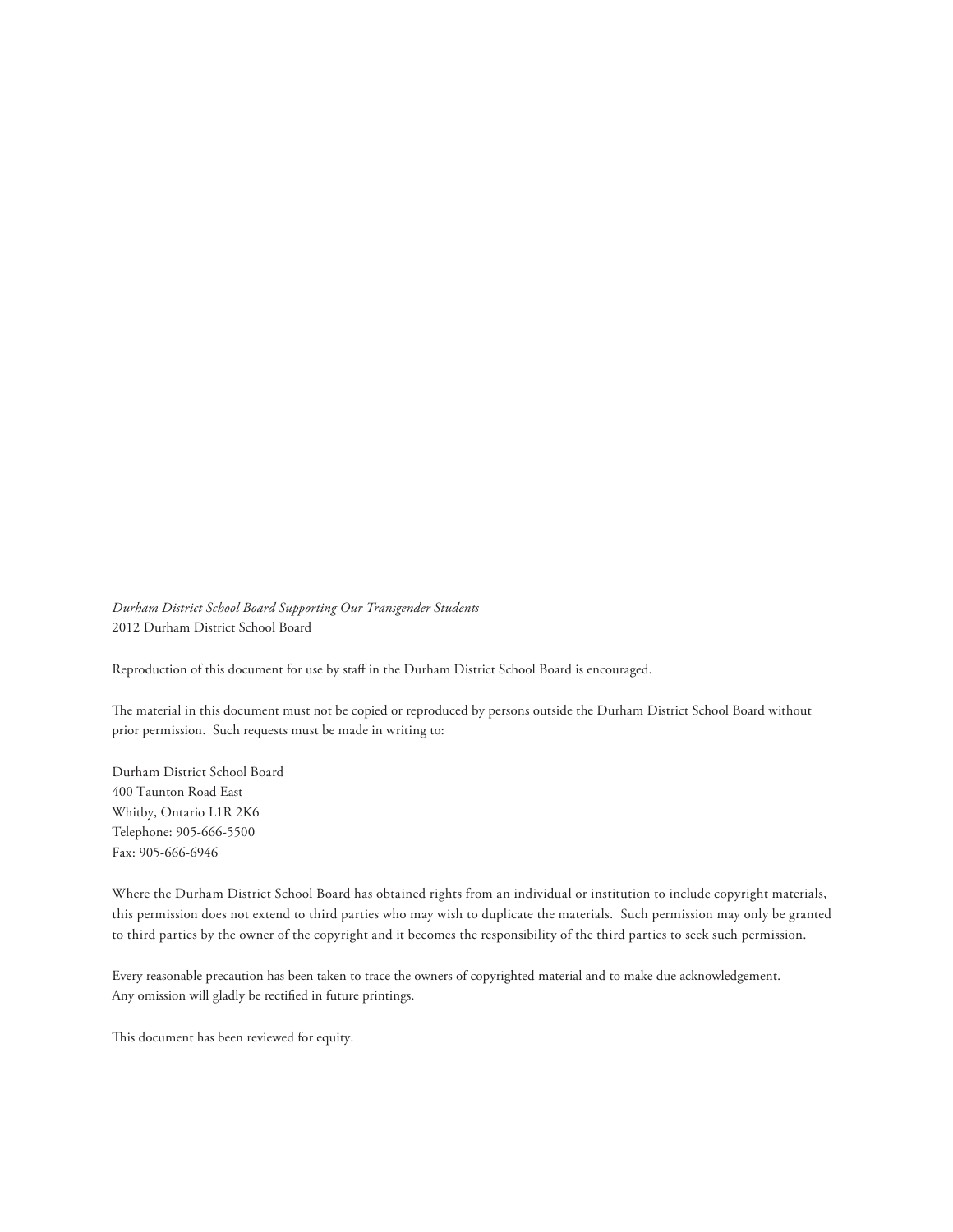## **Contents**

**Contract Contract** 

| Supporting Transgender Students in Durham District School Board 5 |
|-------------------------------------------------------------------|
|                                                                   |
|                                                                   |
|                                                                   |
| What DDSB Schools Can Do to Support Our Transgender               |
| Creating Safer Spaces Through Inclusive Language  8               |
|                                                                   |
| Discussions About Gender Identity in Different Subject Areas  II  |
|                                                                   |
|                                                                   |
|                                                                   |
|                                                                   |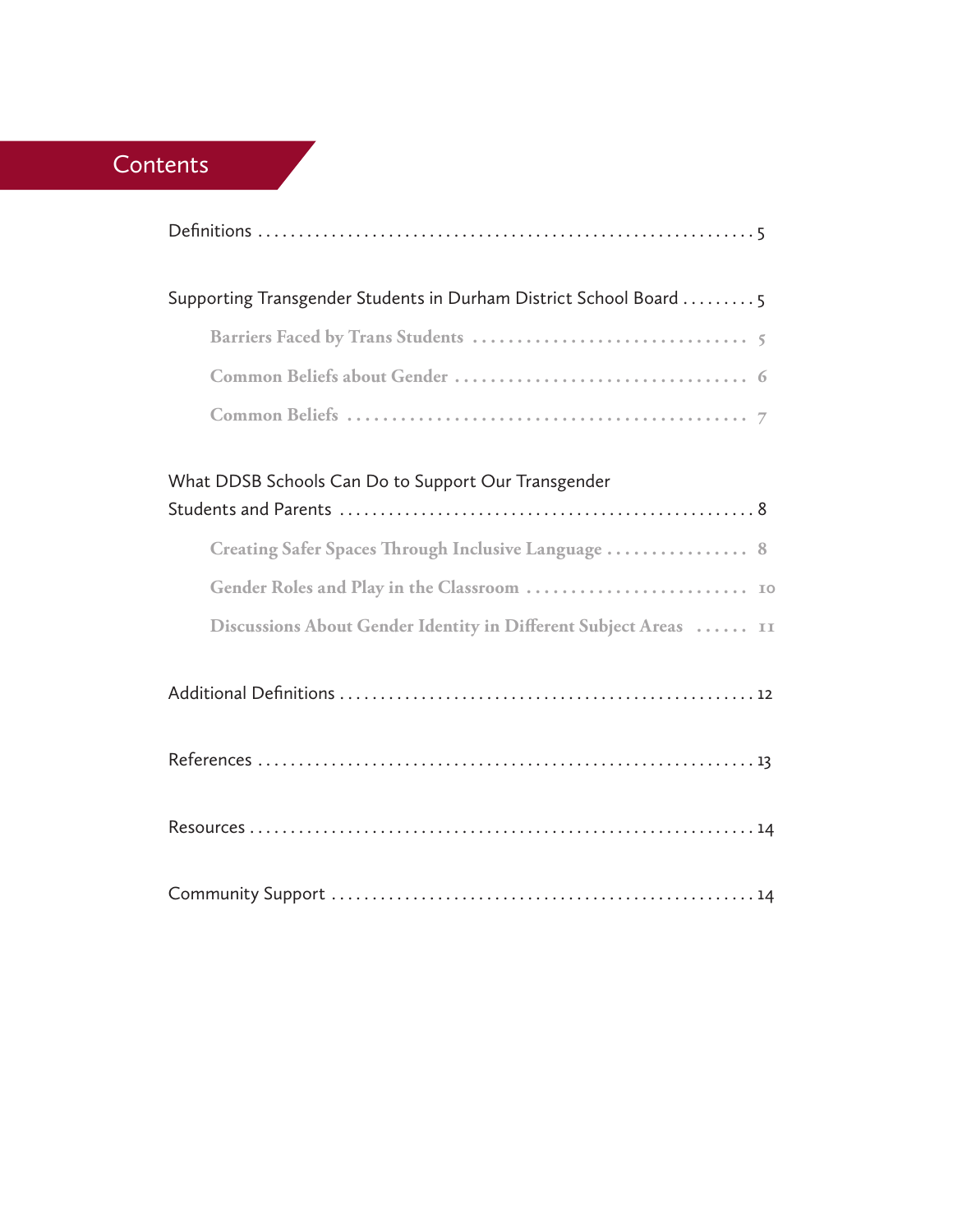## **Definitions**

**Transgender:** A person whose gender identity, outward appearance, expression and/or anatomy do not fit into conventional expectations of male or female. Some describe it as being born in the wrong body. Some opt to change/reassign their sex through hormones and/or surgery and some change their outward appearance, or gender expression, through clothing, hairstyles, mannerisms, etc.

**Transphobia:** Hatred, suspicion or fear of anyone whose gender identity and gender expression does not conform to society's expectations for their biological sex.

## Supporting Transgender Students in Durham District School Board

We all have the right to a safe and healthy school environment. This document contains recommendations for school administration to help create welcoming and supportive schools for trans students.

#### Barriers Faced by Transgender Students

The world can be an unsafe place for trans students. Schools are no exception—but we can change that. Trans students experience verbal and physical harassment, assault, teasing, social exclusion, and have their property stolen or damaged at rates higher than any other student group. In addition, the more frequent harassment that trans students experience, the lower their grades and educational aspirations (1). These students also drop out of school at higher rates than other students because of feeling unsafe (2). Some use drugs to cope with this stress (3), some contemplate suicide (4).

Trans students of visible minorities, racialized groups and diverse faith groups experience additional challenges because of the systemic racism and oppression to which they are often subjected. These challenges can compound the stress of transition and further marginalize them.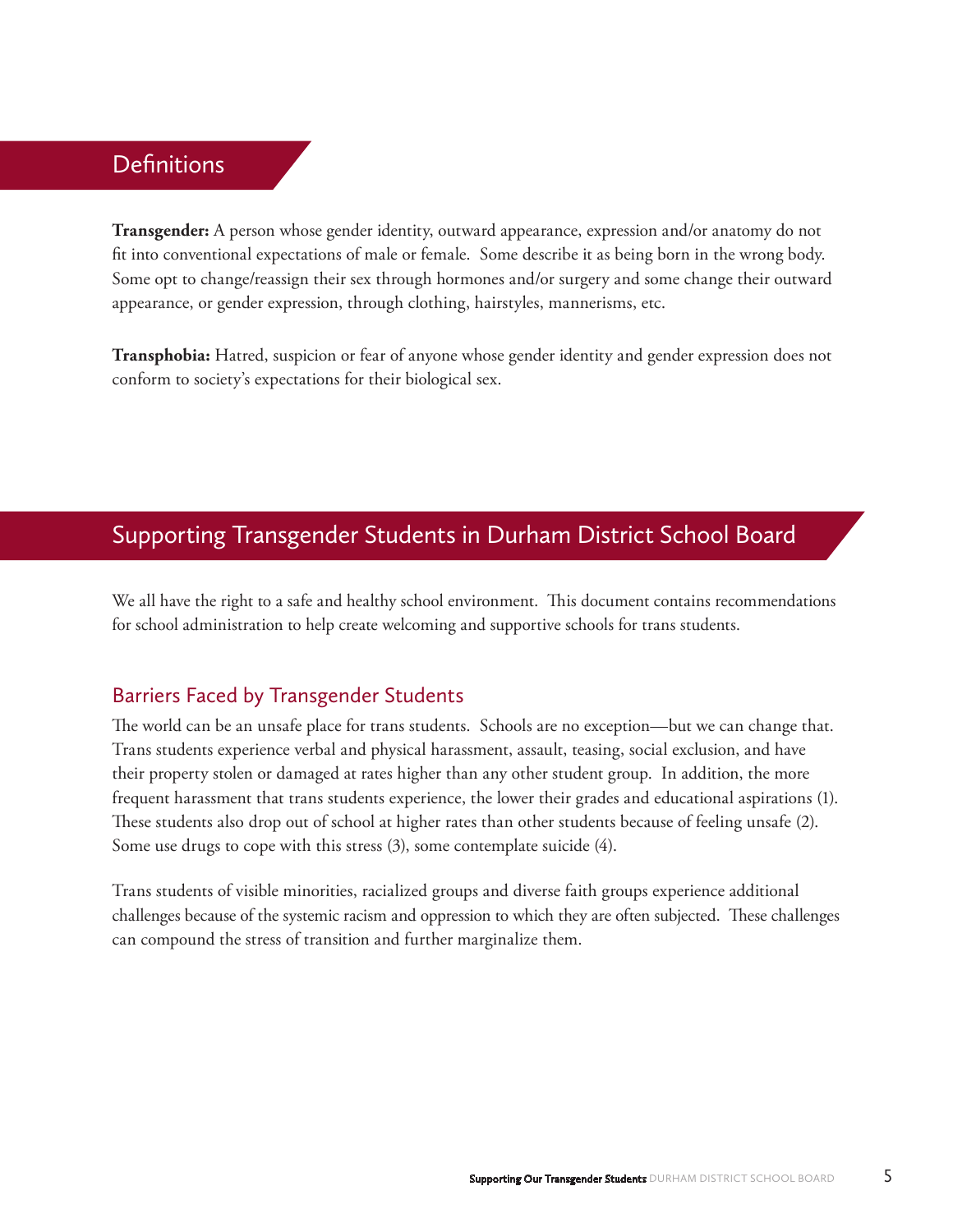#### EGALE Canada's (2011) school climate survey revealed:

- 50% reported that staff never intervened when homophobic or transphobic comments were made.
- 78% of trans students felt unsafe at school.
- 90% of trans students hear transphobic comments daily or weekly from other students.
- 23% of trans students report hearing teachers using transphobic language daily or weekly.
- 74% of trans students reported being verbally harassed because of their gender expression.

Most trans students report being victims of transphobic behaviour in the form of chronic, severe bullying in school. Some trans students report objects thrown at them, being beaten by other students and receiving death threats. Many are verbally abused and ridiculed. Some describe themselves as friendless and "outcasts." Some of the harassment occurs in the classroom, but can be "subtle" and "one-on-one" escaping teacher notice. The majority of harassment happens outside of teacher and staff view—in hallways, washrooms, and outside on school grounds.

The alienation of these students is compounded by the lack of relevant curricula and resources and/or misinformation that is circulated regarding their identities. Gender specific school spaces and policies, such as single sex washrooms and change rooms compound the social stress of school. Trans students feel discouraged when their own initiatives and efforts to improve the school environment are met with indifference or resistance.

Studies show that compounding this reported peer harassment is the fact that trans students experience a lack of mentorship and teacher indifference (5). Trans students have difficulty talking to school staff about harassment. If students experience verbal harassment and intimidation rather than physical attacks, they may doubt there is much staff can do to effectively address it. Some students fear that staff will not take their complaints seriously or have peer violence escalate when they make a report. Some trans students feel some teachers and principals tacitly approve of the violence and harassment when they don't step in, ignore what is happening, or give bullies a "slap on the wrist" as a consequence (6).

#### Common Beliefs about Gender

Without a doubt, gender has an enormous impact on who we are as people. Over the past few decades, society's ideas about the roles and gender identities of women and men have progressed significantly. However, outdated and oppressive views of gender continue to circulate in our everyday understandings of what it means to be human. To resist reinforcing these harmful beliefs, we must be conscious of the overt and covert assumptions and values we have about gender and how they affect our students' sense of safety and inclusion.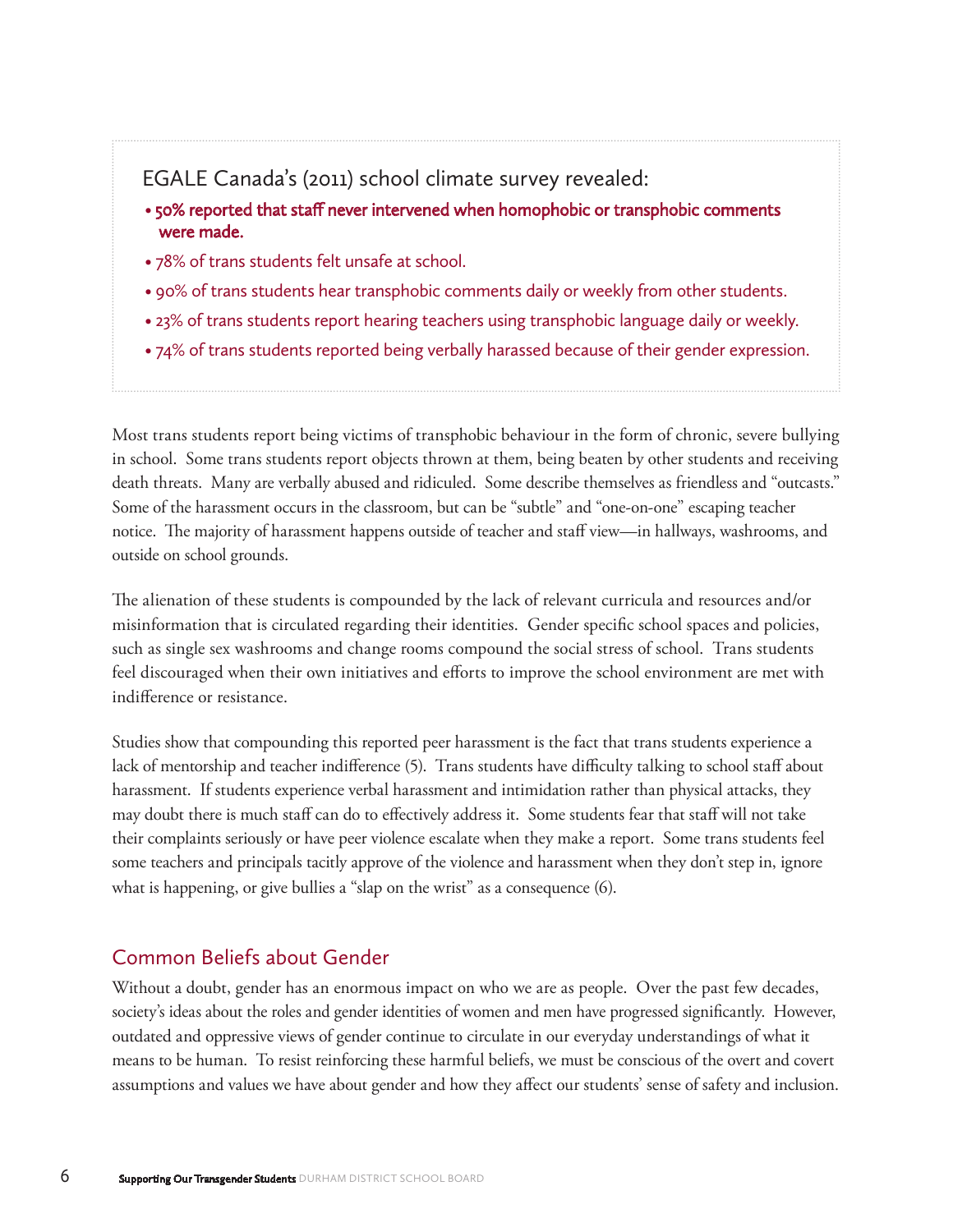## Common Beliefs

- Gender exists in a binary: everyone is either male or female
- Gender identity is realized by age two and does not change
- Gender is determined by one's anatomy
- Males should have a masculine style of expression and females should have a feminine style of expression
- Feminine males and masculine females are abnormal or disordered

## GENDER NON-CONFORMING

A child's style of expression is considered gender non-conforming when it consistently falls outside of what is considered 'normal' for their assigned biological sex. This may be indicated by choices in games, clothing, and playmates. For example, a boy who wants to take ballet, wear pink, and play primarily with girls is gender non-conforming. Gender non-conforming children may become gender normative over time or their style of expression may continue to defy gender expectations as adults. Some of these children grow up to be gay, lesbian or bisexual and some grow up to be heterosexual. Some of these children are or will become transgender.

## TRANSGENDER

A transgender person is someone whose inner gender identity does not match the gender they were assigned at birth based on their biological anatomy. For example, a transgender child self-identifies as a girl but was born with the anatomy of a boy (or vice versa). Some children and adults self identify as both male and female or neither male nor female. These people fit under the term 'transgender' as well. Transgender people have existed throughout history in cultures all over the globe. Research shows that between 2% and 10% of the population is transgender.

There are two groups of people who are especially marginalized by common beliefs about gender: those whose style of expression is gender non-conforming and those that are transgender. There are many students from both of these groups in our schools. It is crucial for teachers to acknowledge and respect the identities of theses students to make our school a safe and inclusive place for them.

Consider this list of commonly held beliefs about gender:

*Which of these beliefs do you hold to be true? How are people pressured to conform to these beliefs? Whose identities are marginalized by these beliefs? What are the impacts of these beliefs on people who do not conform to them?*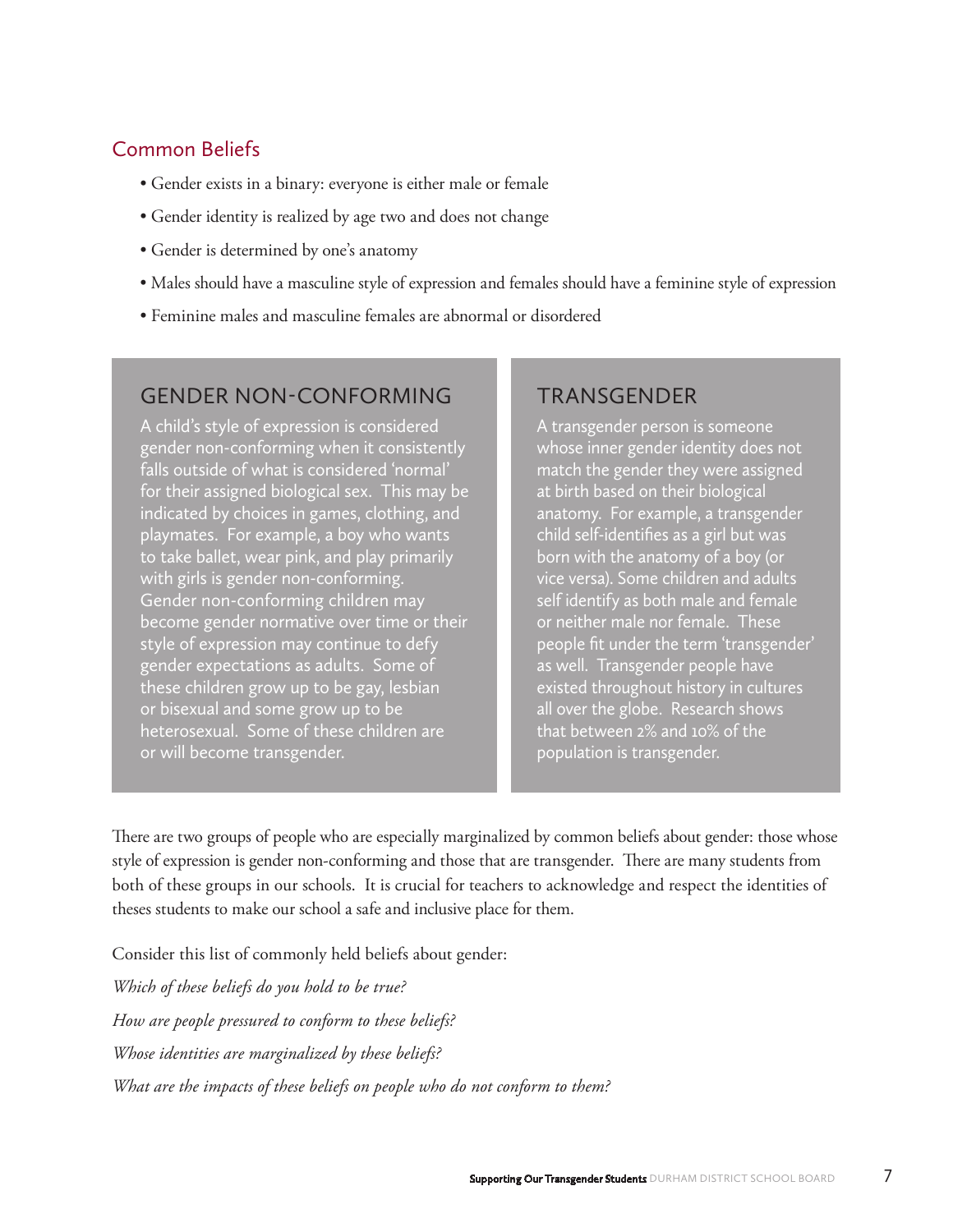## What DDSB Schools Can Do to Support Trans Students and Parents

Don't wait until you "get" a trans student to enforce supportive policies and a welcoming environment. You already have trans students but do not know it yet. Because they may perceive the environment to be unsafe and unwelcoming, they may not be out. DDSB Equity and Inclusive Education Policy (4107) explicitly states that "Equity and Inclusive education supports all students equitably through the identification and removal of discrimination, and discriminatory or systemic barriers that limit their ability to achieve to their full potential."

Trans students often start to take their first steps towards expressing and embodying their true gender identity during their high school years or earlier (7). When students begin experimenting with gender, they may face social and familial rejection and even homelessness. Because of the discrimination they face elsewhere in their lives, schools have the potential to be the most stable cornerstone in their lives.

Individual staff can play an important role in students feeling supported at school. This can involve supportive comments and actions in class, as well as staff making themselves more approachable to discuss gender and students' issues. Teachers should be on the look out for indications of distress in students including social isolation, being the target of peer-teasing or bullying, skipping classes, or a sudden drop in school performance.

Trans students frequently perceive principals as the most important person in setting the tone for the school culture. Studies show that if teachers do not report incidents they see (which may be a fraction of what actually occurs), even a well-intentioned principal will not be fully aware of the extent of harassment that trans students experience (8).

Many trans students move to urban centres to connect with an established trans community and to access resources. This move from home can also mean a "fresh start" for trans students in their chosen gender identity to be in a place to transition in a more supportive environment, with fewer social pressures and expectations than the communities where they grew up. However, the autonomy and anonymity of urban centres in combination with the social stress of transitioning can leave these students vulnerable.

There are many things school staff can do to be supportive and to provide a more welcoming and safer environment for trans students. Most changes are easy to implement, simple, and require no new resources. It begins with creating awareness among staff and students and working from a vision of providing quality, inclusive learning environments for all students. Please encourage communication from family/parents in developing an inclusive plan for your school.

#### Creating Safer Spaces Through Inclusive Language

Trans people should always be addressed and accommodated in the gender in which they present, unless they specifically request otherwise. If you are unsure, please ask the person how they prefer to be addressed. Most transsexual people will use pronouns based on their identified gender.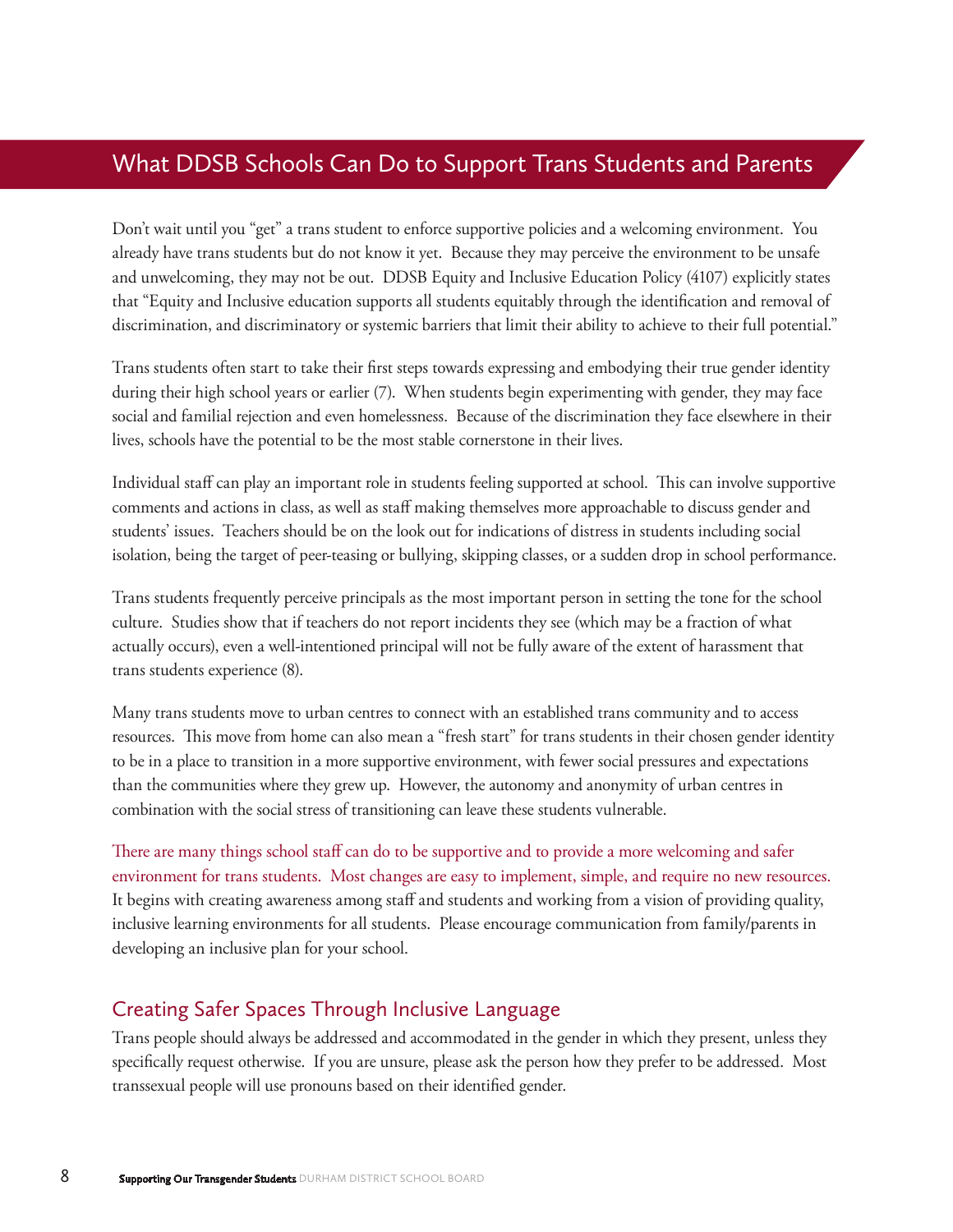Suggestions to enhance the school learning environment for trans youth follow. This list is illustrative and not exhaustive. We encourage you to develop and share with your staff and the Durham District School Board other gender inclusive ideas and protocols you may develop.

#### PREFERRED WAYS OF ADDRESSING TRANSGENDER PEOPLE

| Transsexual females—identified as male at birth | To be addressed as 'she'        |
|-------------------------------------------------|---------------------------------|
| Transsexual males—identified female at birth    | To be addressed as 'he'         |
| When you are in doubt of an individual's gender | Address an individual as 'they' |

#### TO CREATE A WELCOMING ENVIRONMENT FOR TRANSGENDER PEOPLE

| Post signs using open inclusive language  | 'all welcome'                     |
|-------------------------------------------|-----------------------------------|
| Provide options on forms requiring gender | other: '<br>ʻgender: kamalar      |
| Be aware of accessibility in your schools | 'unisex washrooms'—where possible |

- 1. Become familiar with the Durham District School Board's equity statements and bully-awareness policies. "Gender identity" is an articulated ground for protection.
- 2. Develop a school protocol for consistent use of trans students' preferred name and pronouns that are easy for students to access. For example, a student's "preferred or chosen name" can be used on class lists, timetables, etc. Students should never have access to PowerSchool or other information containing private information including identifying a student's legal name(s).
- 3. Develop a school policy that ensures the right to use a washroom that best corresponds to the student's gender identity. If trans students do not feel safe using this washroom, ensure that they have access to a private washroom (e.g., staff washroom) that does not require asking for an entry key.
- 4. Ensure that a student has the right to participate in gender-segregated sports and gym class activities in accordance with the student's gender identity.
- 5. Integrate trans-sensitivity and advocacy training into staff professional development curricula.
- 6. Train staff to identify and confront transphobia in the school.
- 7. Designate a school staff person within the school, who can act as a staff advocate for trans students. If appropriate, the school's equity contact could assume that role.
- 8. Accommodate locker room accessibility, which may include use of a private area (washroom, or Physical Education instructor's office), or a separate changing schedule (just before or after the other students have changed).
- 9. Have transgender-related fiction and non-fiction books in the school library.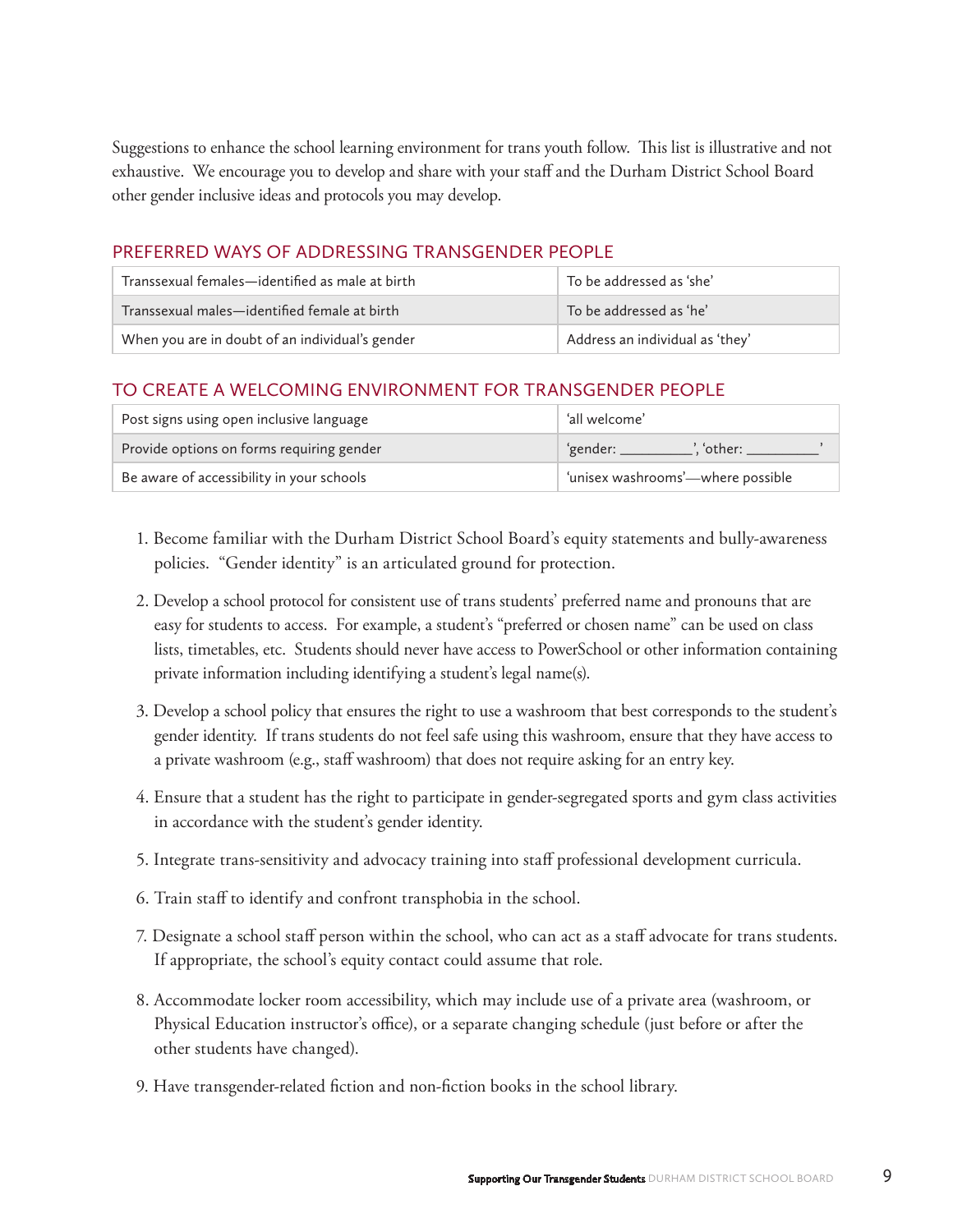- 10. Integrate transgender content into the school curriculum and into student sexual health education.
- 11. Support the implementation of a transgender-inclusive GSA (Gay-Straight Alliance) in the school.
- 12. Encourage and support scholarships and awards that recognize the unique strength and resilience that trans students possess.

The Equity and Inclusive Education Strategy of the Ministry of Education came into effect February 2010. This strategy requires all school staff to report serious student incidents, such as bullying, to the principal, and staff to address inappropriate and disrespectful behaviour among students. "Our schools must be places free of discrimination and bullying where all students feel welcome, safe and respected. We remain committed to the goals of increasing student achievement, of closing gaps between students who are achieving and those who are not, and of increasing confidence in our publicly funded education system." (Kathleen Wynne)

#### Gender Roles and Play in the Classroom

Students sometimes have rigid ideas about gender roles and what it means to be a boy or girl. As elementary teachers, experience has taught us that we need to have conversations that encourage acceptance of everyone. This includes the way in which students express themselves, particularly during play-based activities. During these times, students may impose rigid gender roles on one another. It is important not to make assumptions about gender or how a particular student should act. As long as they are being imaginative, enjoying themselves and being respectful of one another... let them play! Here are some quick creative tips on how to nurture and model an environment of acceptance:

- 1. Let all children play in any centre. Don't limit the number of boys or girls in a centre, rather limit the number of children in the space based on safety issues.
- 2. Encourage students to play in all centres over time. They will initially have their favourites, but make sure they get opportunities to dig, build, bake, explore, etc.
- 3. Encourage students to mix up their play groups and get to know one another. Allow them to pretend to be male, female or an animal or inanimate object when they play. Don't allow other students to "box students in" based upon their gender.
- 4. Avoid lining boys and girls up in separate lines or asking girls to stand up or boys to stand up at different times during activities in circle time. This may put students who do not conform to rigid gender roles in an awkward situation. Gender variant children may not see themselves the way you see them.
- 5. Allow students whose gender identity is different than their physical appearance to refer to themselves as they choose. If a girl is referring to herself as a boy, let it go. Avoid saying "No, you are a girl!"
- 6. Nurture and model respect and acceptance for every child. Be willing to have professional, albiet challenging conversations with students and parents about our inclusive policies and practices.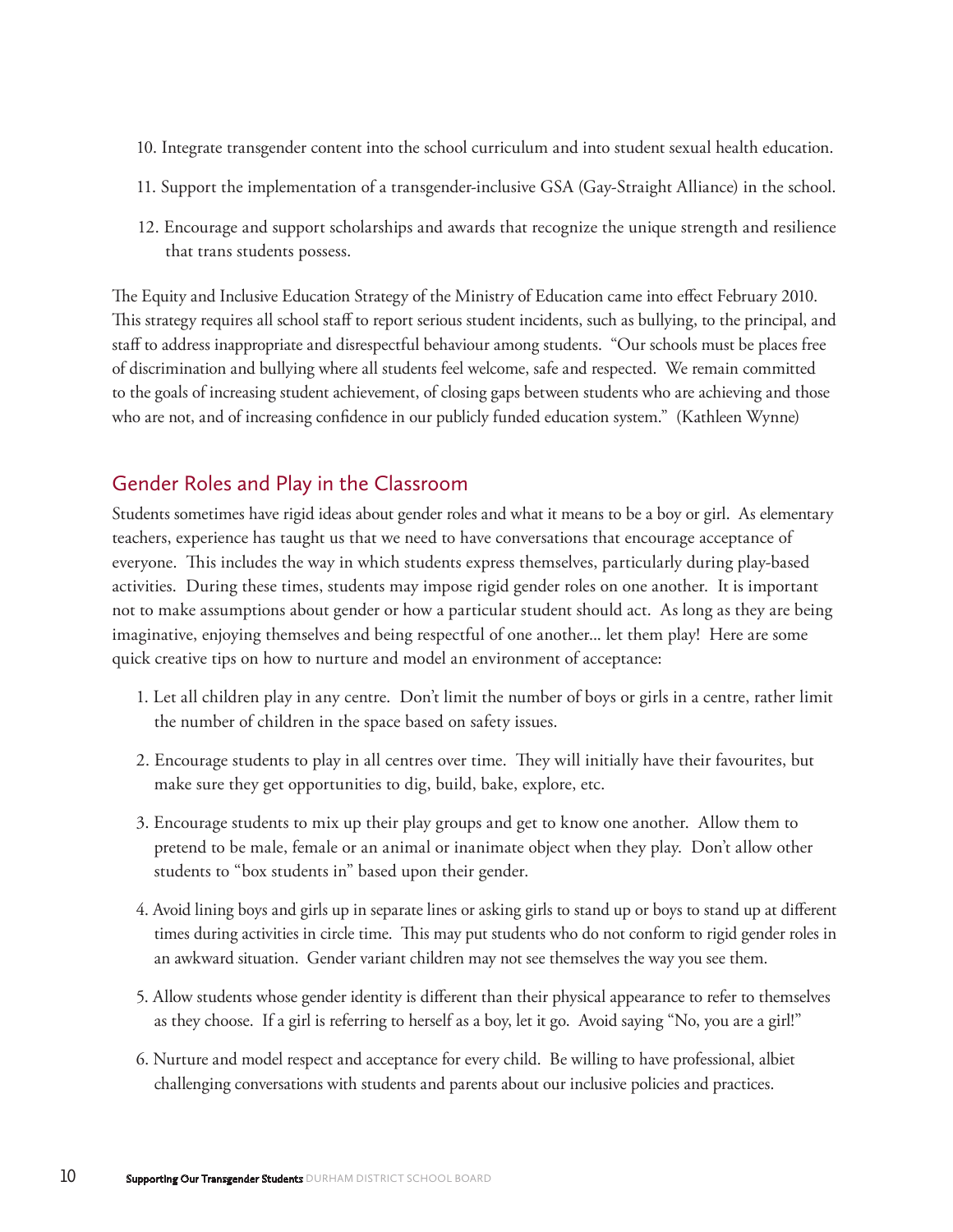- 7. Allow there to be more than one mom or dad in the House Centre. There can be more than one sister or brother. Sometimes, students argue over this and want to impose rigid rules on others: this is a perfect opportunity to intervene and nurture creative equality.
- 8. Let students in the Dress Up Centre pretend to be whomever they want to, irrespective of gender. Talk with your students about the importance of being imaginative, having fun, and trying new activities.

#### Discussions About Gender Identity Issues in Different Subject Areas

Students should be invited to question various aspects of gender identity, such as how it evolves biologically, genetically, and socially. This can be done in the context of many different academic subject areas. Some examples are:

**English:** Provide students with materials depicting characters in non gender stereotyped ways. When studying classical literature that may contain gender stereotypes, discuss this with students, including the connection to social norms and evolution of societal issues.

**Social Sciences:** Discuss how gender roles differ through time and by region. Provide students with a context for how changes come about through shifts in attitude, understanding, laws, scientific discovery, etc.

**Science:** Have students consider the biological and genetic differences between sexes and the scientific definition of male and female. Introduce the notion of intersexuality. Discuss varieties in gender roles through the animal kingdom in terms of reproduction, mating rituals, caregiving, and nurturing roles.

**Math:** Have a class discussion on famous mathematicians of the past and present. Discuss the dominance of men in the field and possible reasons for that. Have students challenge the long-held notion that girls aren't good at math and challenge this belief (e.g. Is it true? Can we find evidence to the contrary? If it's not true, where did the belief come from?)

**Languages:** How does gender connect to language? For example, how we are limited by the lack of a singular, gender-neutral pronoun in English? Do other languages have such a pronoun? What is happening to genderladen words in every language such as policeman? In a language like French, objects have gender. Does that make sense? How was each gender decided? Do they follow stereotypical lines or are there unusual examples?

**Physical Education:** Ask students what they think of the fact that their school either does or does not separate PE classes by gender. Is there a good reason for separation? Is there a good reason not to separate? How might a transgender student cope with the current system?

**Arts:** Deconstruct gender stereotyping in arts classes (e.g., music—flute players are female; trumpet players are male; girls sing in the choir; dance—only girls dance; media arts—only guys are computer savvy; drama—no females on stage in Shakespeare's time) and discuss famous exceptions to these stereotypes. Discussion on why these stereotypes exist to broaden student experience.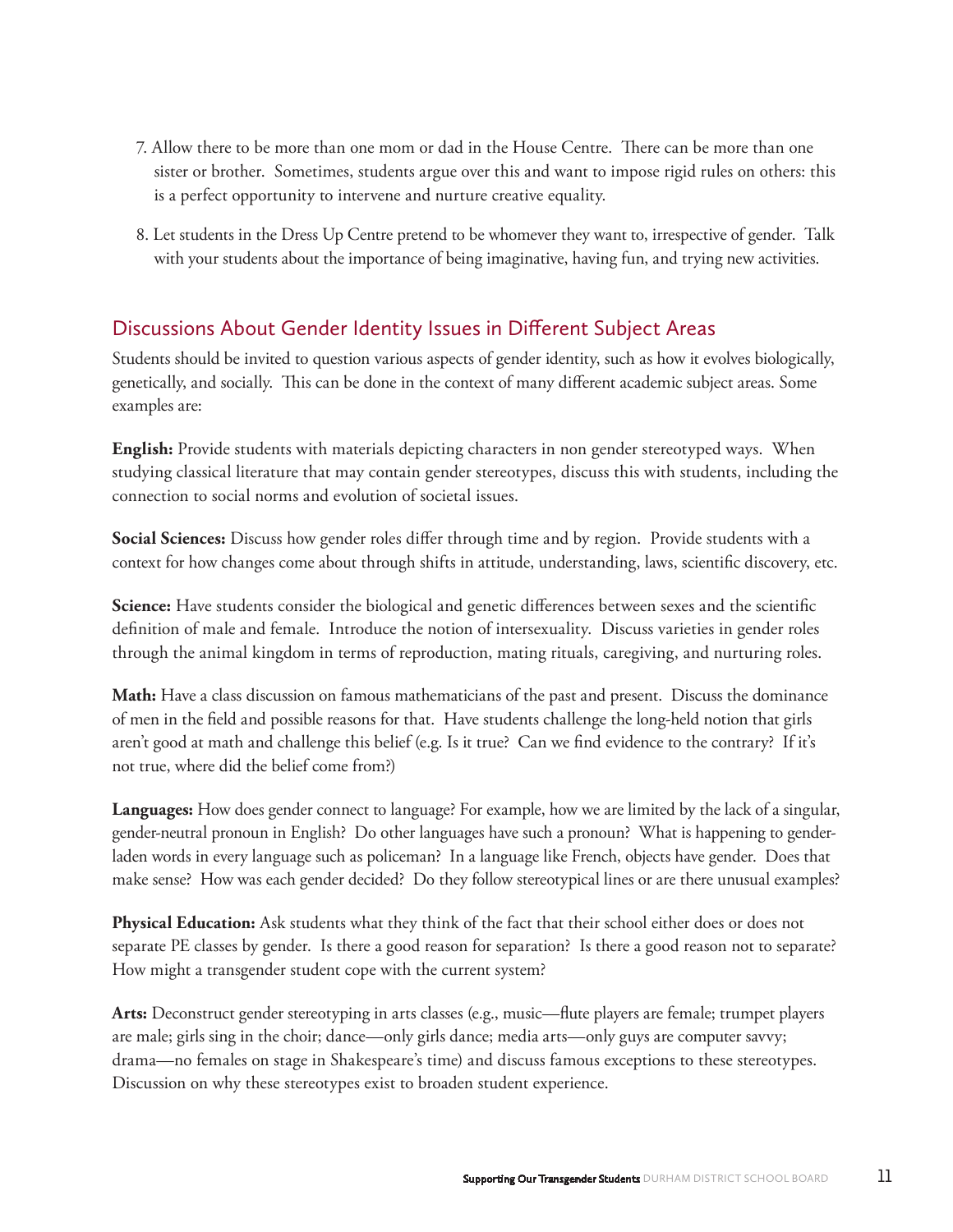**Technological Studies:** Challenge gender stereotyping in tech classes (e.g., only males are auto mechanics; only females take cooking; only males do woodworking; only females do hairdressing; only males do welding; only females do fashion design) and discuss famous exceptions to these stereotypes.

In all subject areas, discussions about gender identity and gender roles and stereotypes can help students think more openly and critically about the world around them and their place within it. It is always crucial to maintain a trusting and respectful classroom environment where such discussions can happen without the risk of rude remarks or put-downs. Adolescence is an important time for gender identity development and thinking about gender identity, and teachers can help students think critically about many gender identity-related issues while staying true to the subject curriculum and social responsibility goals.

## Additional Definitions

**Female-to-male transsexual (FTM):** Someone who was born female and transitions to a male gender identity.

**Gender:** Refers to the socially constructed roles, behaviours, activities and attributes that a given society considers appropriate for men and women.

Gender expression: How a person behaves, appears or presents oneself with regard to societal expectations of gender.

**Gender identity:** The gender that a person claims for oneself—which may or may not align with his or her gender assigned at birth.

**Male-to-female transsexual (MTF):** Someone who was born male and transitions to a female gender identity.

Sex: Refers to the biological and physiological characteristics that define men and women.

**Sexual orientation:** A person's enduring emotional, romantic, sexual and relational attraction to someone else, which is different from an innate sense of gender.

**Transition:** A process through which some transgender people go when they decide to live as the gender with which they identify, not the one assigned at birth. This may or may not include hormone therapy, sex-reassignment surgery and other medical components.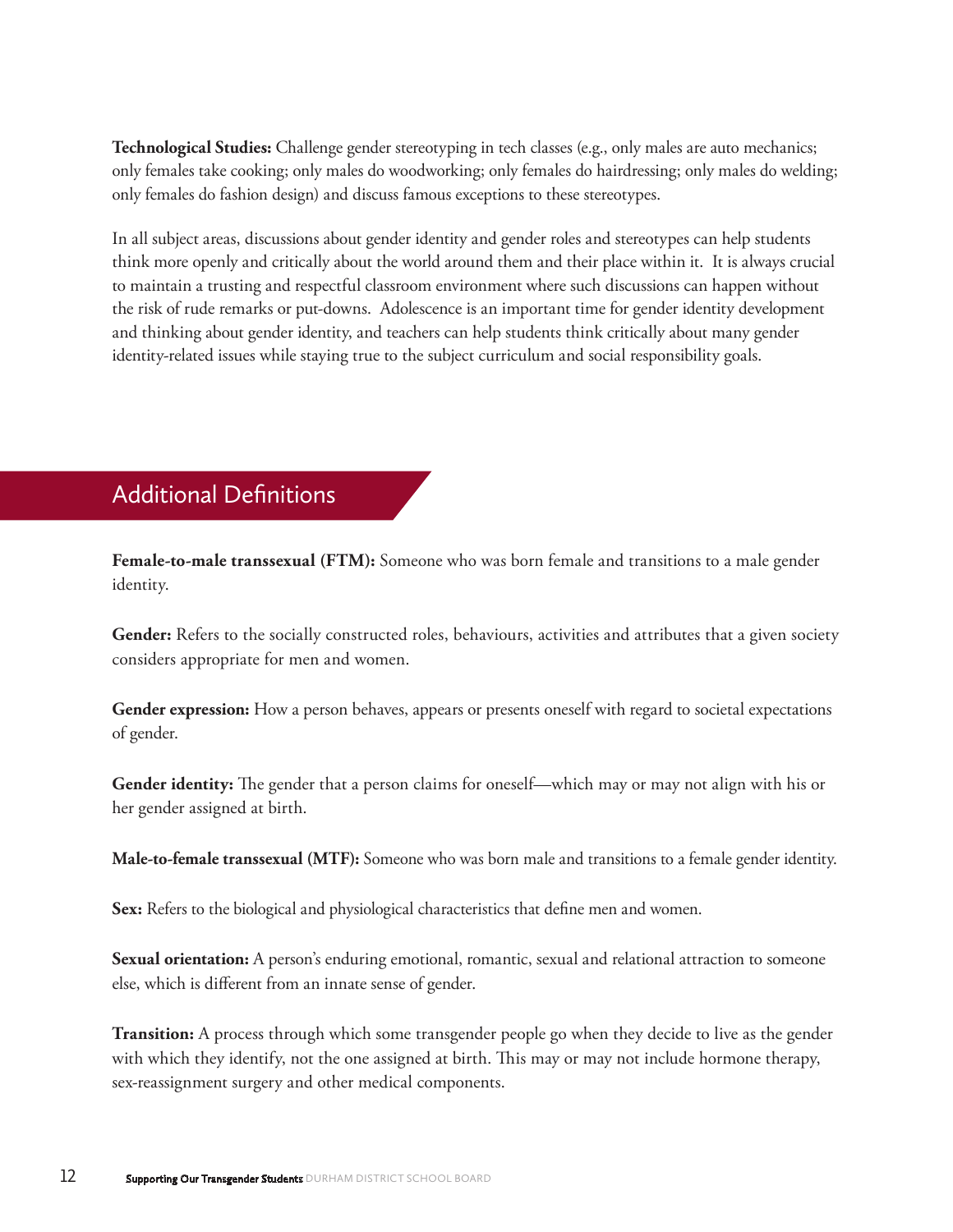## References

- 1. Greytak, E.A., Kosciw, J.G., & Diaz, E.M. (2009). Harsh realities: The experiences of transgender youth in our nation's schools. New York: GLSEN.
- 2. Sausa, L.A. (2004). HIV prevention and educational needs of trans youth. Unpublished dissertation. University of Pennsylvania.
- 3. Wyss, S. E. (2004). "This was my hell": The violence experienced by gender non-conforming youth in US high schools. International Journal of Qualitative Studies in Education, 17, 709-730.
- 4. Gutierrez, N. (2004). Resisting fragmentation, living whole: Four female transgender students of color speak about school. Journal of Gay & Lesbian Social Services, 16, 69-79.
- 5. Egale Canada. (March 2009). Egale Canada first national climate survey on homophobia in Canadian schools: Phase 1 Report. Toronto: Egale.
- 6. Greytak, E.A., Kosciw, J.G., & Diaz, E.M. (2009). Harsh realities: The experiences of transgender youth in our nation's schools. New York: GLSEN.
- 7. GLSEN and Harris Interactive (2008). The principal's perspective: School safety, bullying and harassment, A survey of public school principals. New York: GLSEN.
- 8. Callender, D.R. (2005). When Matt became Jade: An experience in working with a youth who made a gender transition change in a high school environment. Toronto: Delisle Youth Services. Available: www.delisleyouth.org/service/wmbjmanuscript

What students have told us in the First National Climate Survey on Homophobia, Biphobia, and Transphobia in Canadian Schools is that speaking up works and that they want the adults in their lives to do their part.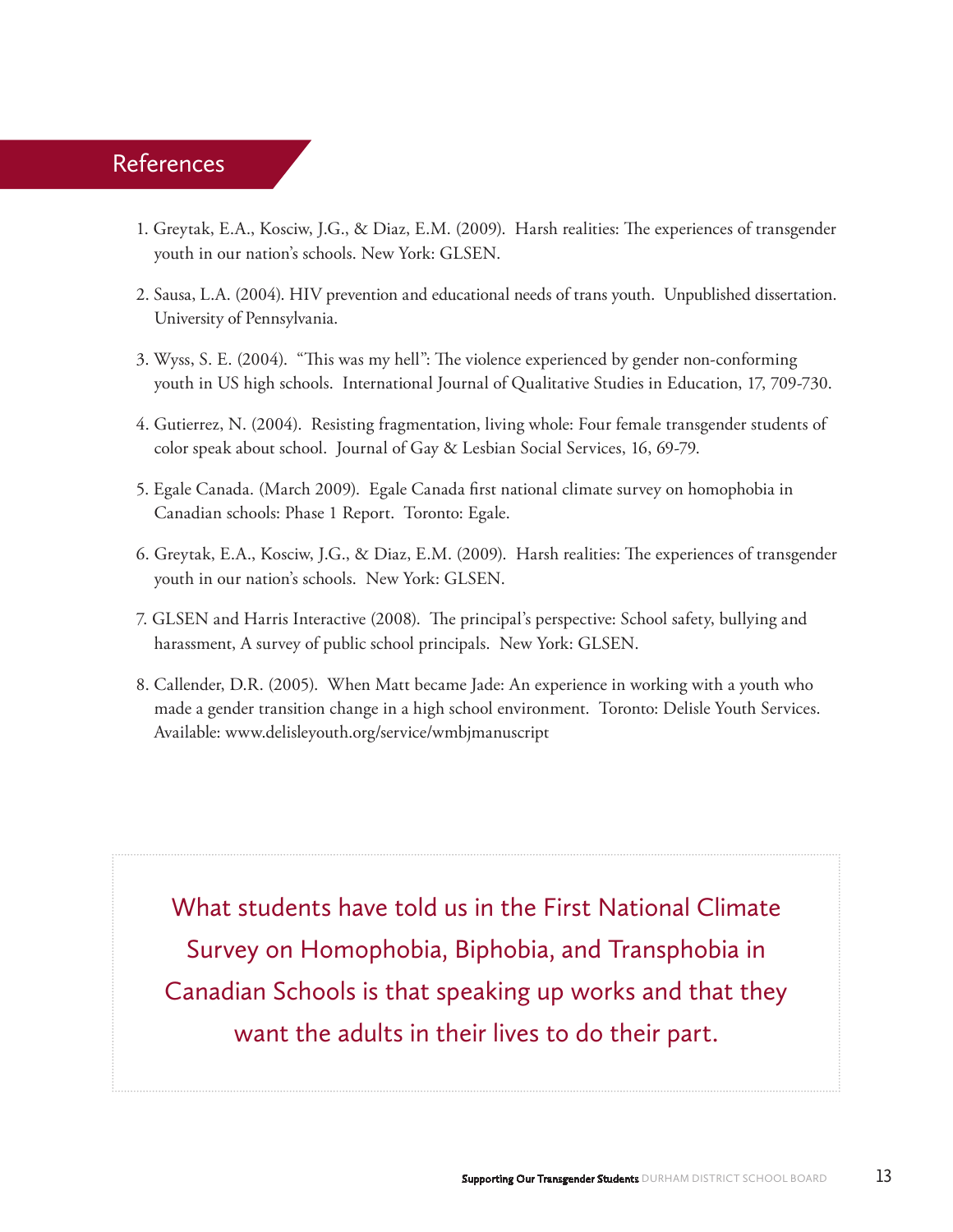#### **Resources**

*Questions and Answers: Gender Identity in Schools*. Public Health Agency of Canada.

*The Gender Spectrum: What Every Educator Needs to Know*. Pride Education Network.

Under the *Program Services* tab on the Durham District School Board portal, please select the *Equity, Diversity and Race Relations* button, followed by the *Resources* tab on the left hand side.

See *Community Support* below.

## Community Support

#### **Trans Community Service**

Trans Community Services Coordinator Telephone: 416-355-6792 E-mail: mpage@the519.org

#### **Trans Youth**

Program Supervisor Telephone: 416-355-6796 E-mail: jgonsalves@The519.org

> "We need to create a generation of people who don't have to recover from their childhood."

> > –Safe Schools Action Team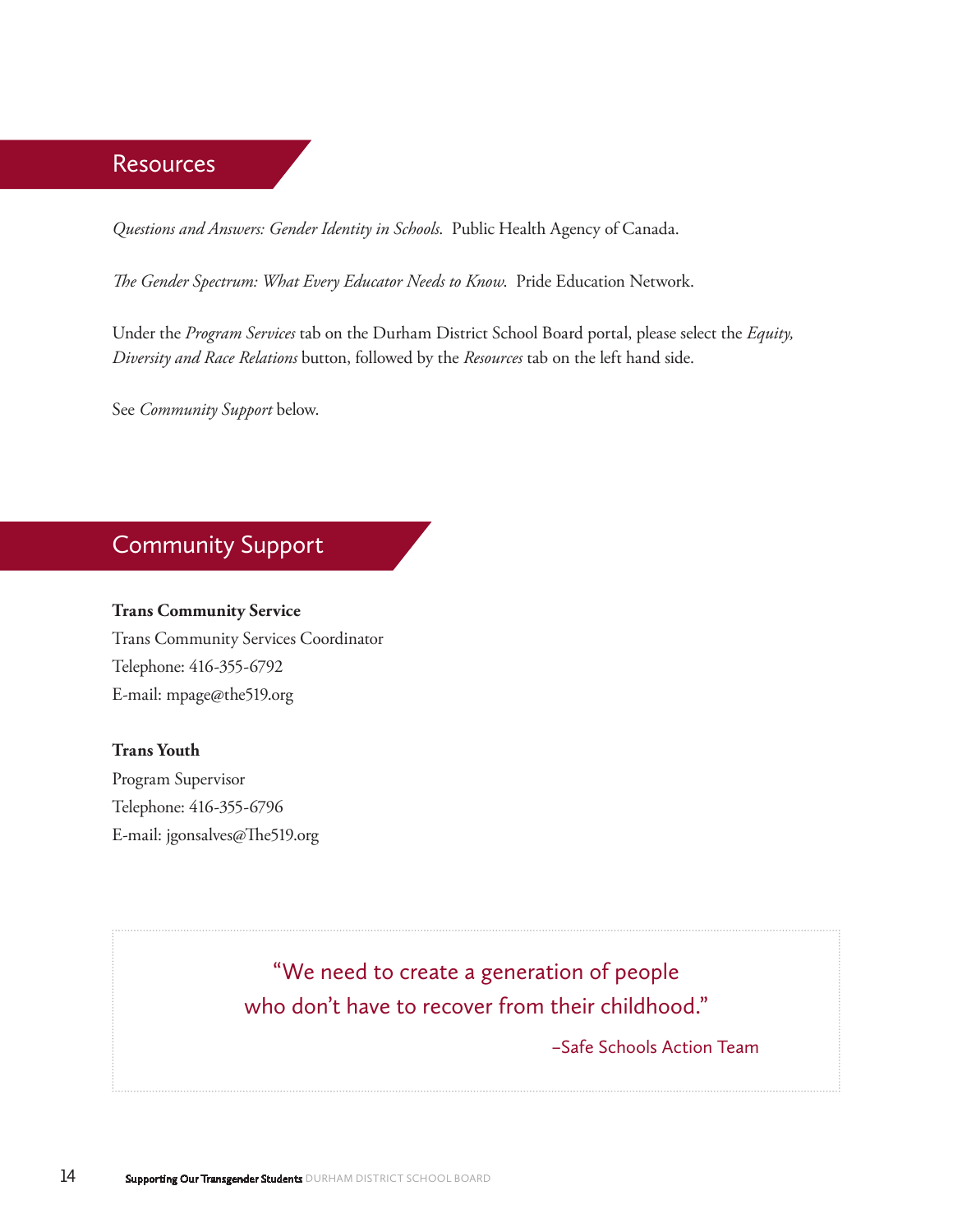Speaking up works. When we don't let fear stop us, we win.